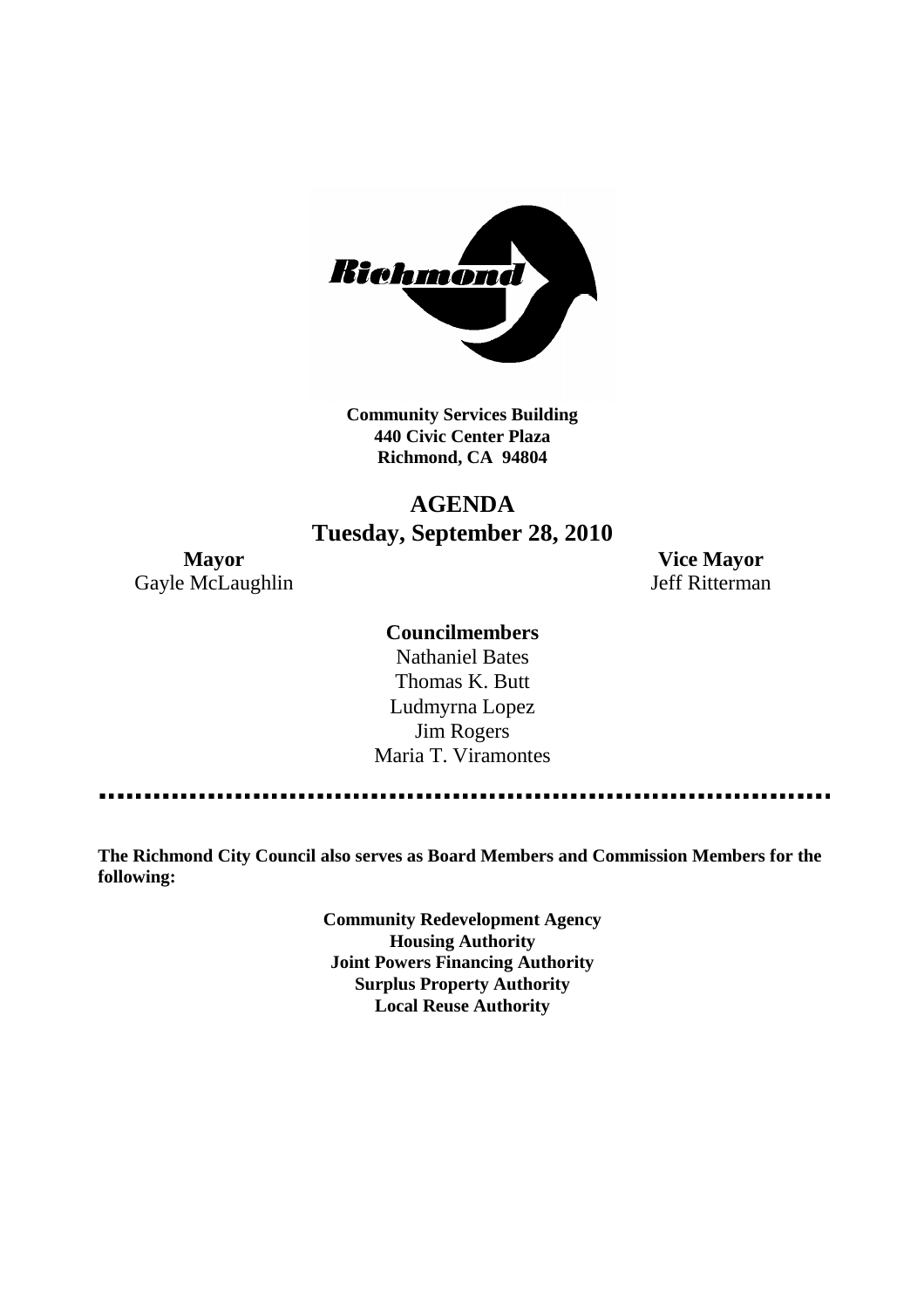# **MEETING PROCEDURES**

The City of Richmond encourages community participation at its City Council meetings and has established procedures that are intended to accommodate public input in a timely and time-sensitive way. As a courtesy to all members of the public who wish to participate in City Council meetings, please observe the following procedures:

**PUBLIC COMMENT ON AGENDA ITEMS:** Anyone who desires to address the City Council on items appearing on the agenda must complete and file a pink speaker's card with the City Clerk **prior** to the City Council's consideration of the item. Once the City Clerk has announced the item and discussion has commenced, no person shall be permitted to speak on the item other than those persons who have submitted their names to the City Clerk. Your name will be called when the item is announced for discussion. **Each speaker will be allowed TWO (2) MINUTES to address the City Council on NON-PUBLIC HEARING items listed on the agenda.**

**OPEN FORUM FOR PUBLIC COMMENT:** Individuals who would like to address the City Council on matters not listed on the agenda or on **Presentations, Proclamations and Commendations, Report from the City Attorney, or Reports of Officers** may do so under Open Forum. All speakers must complete and file a pink speaker's card with the City Clerk **prior** to the commencement of Open Forum. **The amount of time allotted to individual speakers shall be determined based on the number of persons requesting to speak during this item. The time allocation for each speaker will be as follows: 15 or fewer speakers, a maximum of 2 minutes; 16 to 24 speakers, a maximum of 1 and one-half minutes; and 25 or more speakers, a maximum of 1 minute.**

#### **SPEAKERS ARE REQUESTED TO OCCUPY THE RESERVED SEATS IN THE FRONT ROW BEHIND THE SPEAKER'S PODIUM AS THEIR NAME IS ANNOUNCED BY THE CITY CLERK.**

**CONSENT CALENDAR:** Consent Calendar items are considered routine and will be enacted, approved or adopted by one motion unless a request for removal for discussion or explanation is received from the audience or the City Council. A member of the audience requesting to remove an item from the Consent Calendar must complete and file a speaker's card with the City Clerk **prior to the City Council's consideration of Agenda Review.** An item removed from the Consent Calendar may be placed anywhere on the agenda following the City Council's agenda review.

*The City Council's adopted Rules of Procedure recognize that debate on policy is healthy; debate on personalities is not. The Chairperson has the right and obligation to cut off discussion that is too personal, too loud, or too crude.*

**\*\*\*\*\*\*\*\*\*\*\*\*\*\*\*\*\*\*\*\*\*\*\*\*\*\*\*\*\*\*\*\*\*\*\*\*\*\*\*\*\*\*\*\*\*\*\*\*\*\*\*\*\*\*\*\*\*\***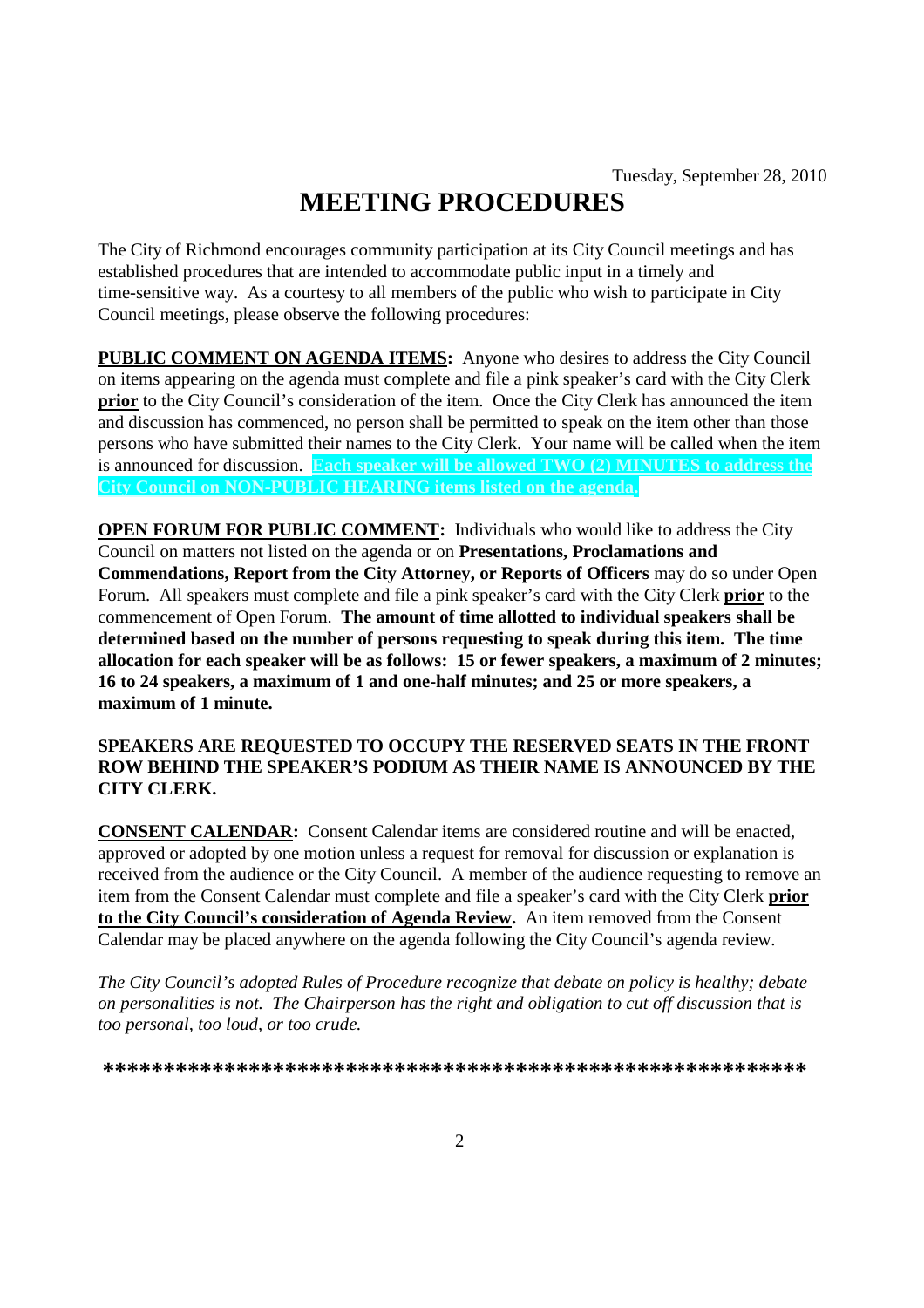Tuesday, September 28, 2010

# **SPECIAL MEETING OF THE RICHMOND CITY COUNCIL**

#### 6:30 p.m.

#### **PLEDGE TO THE FLAG**

**A. ROLL CALL**

#### **B. STATEMENT OF CONFLICT OF INTEREST**

- **C. OPEN FORUM FOR PUBLIC COMMENT**
- **D. AGENDA REVIEW**

#### **E. PRESENTATIONS, PROCLAMATIONS, AND COMMENDATIONS**

- **E-1.** Proclamation acknowledging September 16, 2010, as American Legion Day Mayor McLaughlin (620-6503) and Councilmember Bates (620-6581).
- **E-2.** Presentation featuring highlights from 2010 Juneteenth Parade and Family Festival - City Manager's Office (Bill Lindsay 620-6512).

### **F. REPORT FROM THE CITY ATTORNEY OF FINAL DECISIONS MADE AND NON-CONFIDENTIAL DISCUSSIONS HELD DURING CLOSED SESSION**

#### **G. CITY COUNCIL CONSENT CALENDAR**

- **G-1.** ADOPT a resolution authorizing the acceptance of \$1,543,542.55 in Proposition 1B funding from the State of California and appropriation of those funds to the Carlson Boulevard Improvement Project - Engineering Services (Edric Kwan 621-1825).
- **G-2.** APPROVE the minutes for the May 25, 2010, meeting City Clerk's Office (Diane Holmes 620-6513).